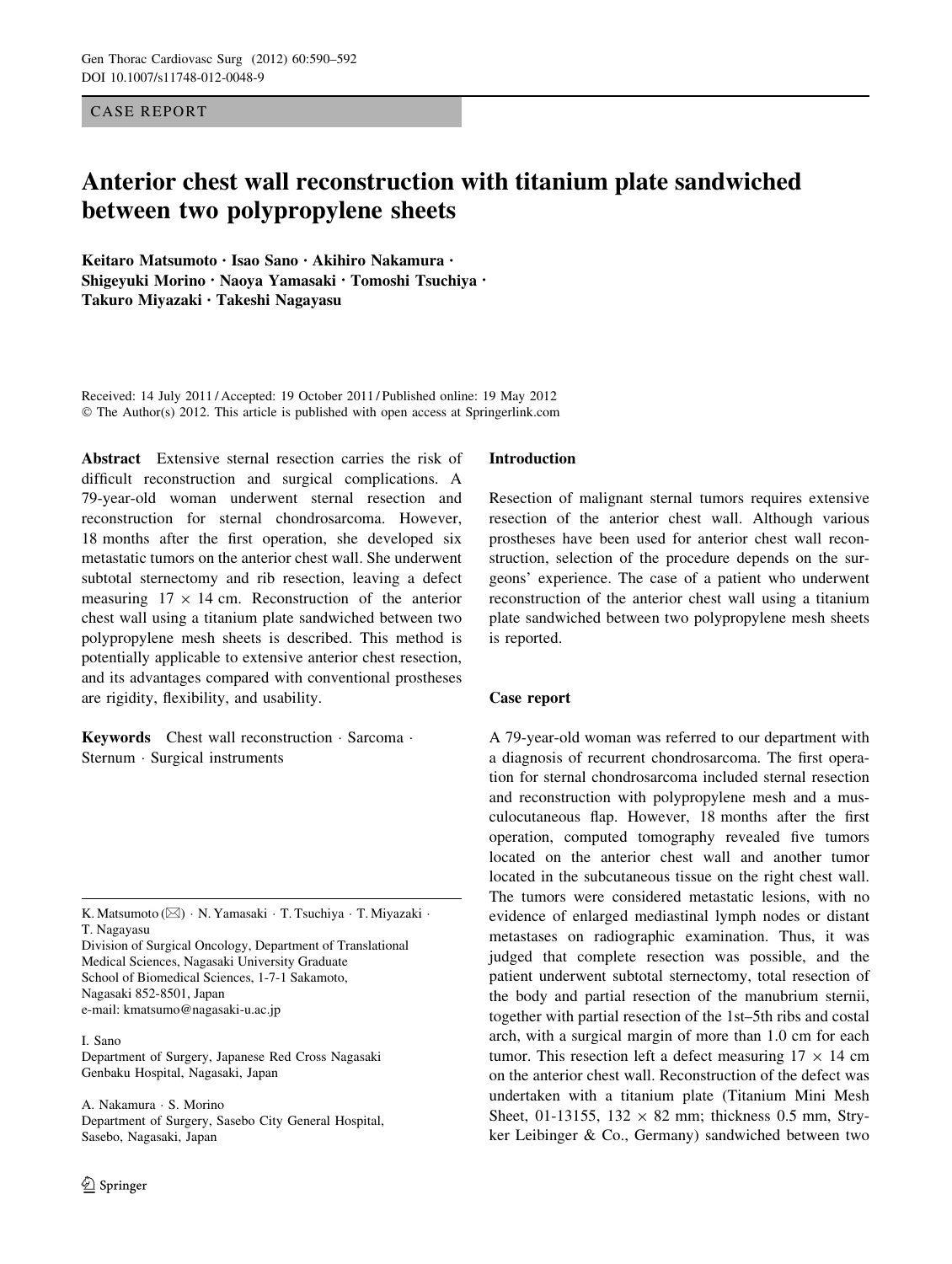polypropylene mesh sheets. The lowermost and the uppermost layer consisted of a polypropylene mesh, and the sheet was fixed to the manubrium and each rib with absorbent suture. The middle layer was a titanium plate, which was fixed to the manubrium and costal arch directly by absorbable #2 polyfilament braided suture and pulled toward each rib stump (Fig. 1). The soft tissue covering was sutured directly. No paradoxical movement of the rib cage was noted during respiration in the postoperative period. Histopathological examination of the resected tissue showed recurrent sternal chondrosarcoma in all six tumors. Twelve months after operation, the patient had maintained excellent range of motion without instability or lordosis (Fig. 2).



Fig. 1 Surgical images. a Local recurrent tumors on the chest wall. The skin and subcutaneous segments were marked before surgery. b Chest wall defect after subtotal sternectomy and resection of the 1st–5th ribs and costal arch. c The middle layer consists of a titanium

plate fixed to the manubrium and costal arch, pulled to each rib stump. The lowermost layer is a polypropylene mesh sheet. d The uppermost layer consists of a polypropylene mesh sheet fixed to the manubrium and each rib



Fig. 2 Postoperative chest X-ray and computed tomography scans showing the titanium plates secured to the manubrium and ribs